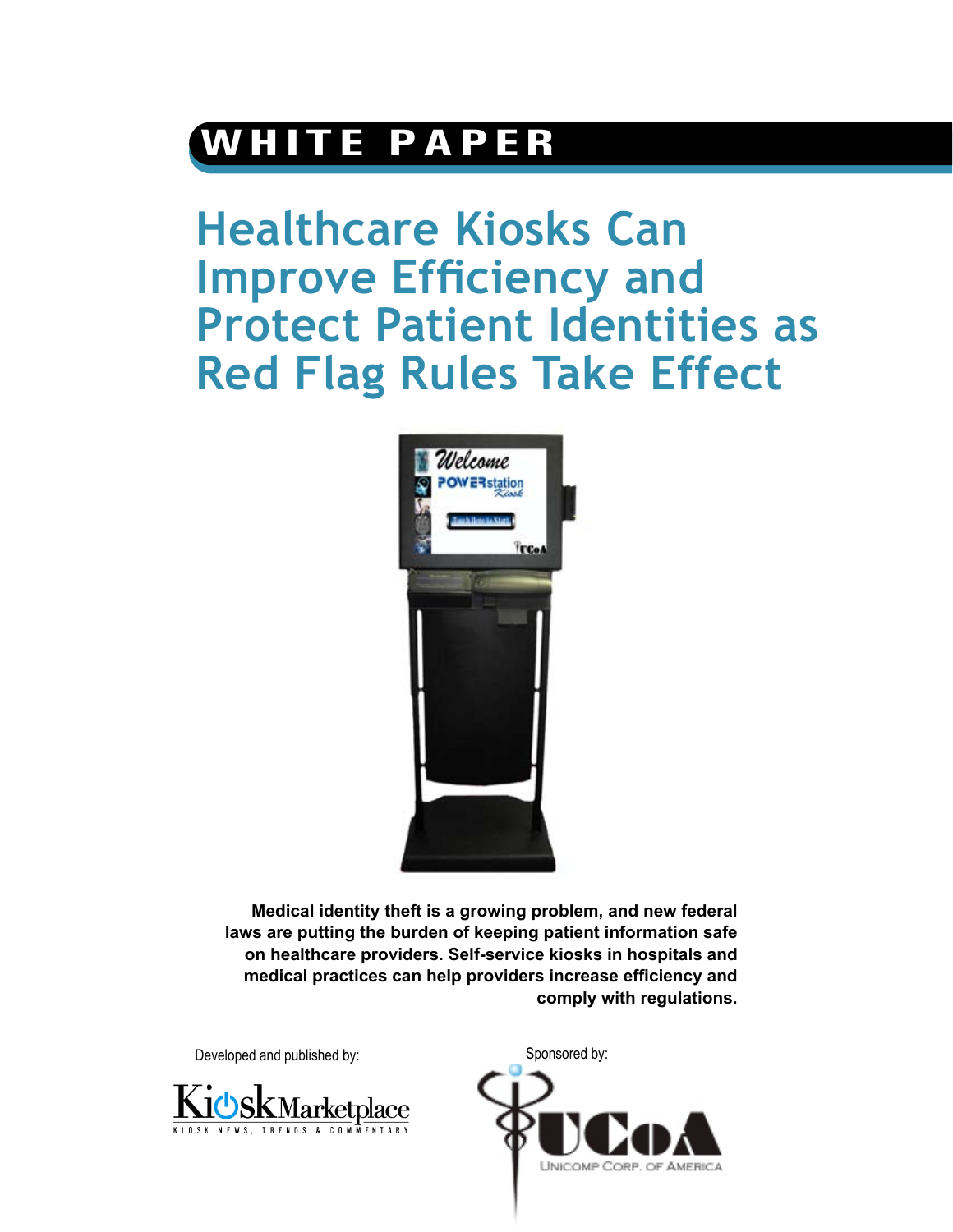

In recent years, self-service kiosks have shown themselves to be valuable additions to the healthcare environment. When used to check in patients, kiosks increase staff efficiency and decrease patient waiting times by automating routine registration procedures and decreasing paperwork. But now technologically savvy hospitals and clinical practices realize that kiosks also present a defense against the growing threat of medical identity theft.

Kiosks are ideally suited for tasks like automatically confirming that a given patient has an appointment with a specific physician at a specific

time, freeing up a staff member from having to do that manually. And consider the old registration process of having a clerk make photocopies of the patient's insurance card and driver's license, verify insurance coverage and present multiple forms for the patient to sign.

Today's kiosks enable the patient to perform these types of tasks for himself quickly and easily using software that keeps personal information secure, while HIPAA-compliant screens shield the user's data from view.

For example, the kiosk allows the patient to verify that his insurance coverage is unchanged from a previous visit. Do new or updated forms need to be signed? No

problem, since they can be signed electronically at the kiosk and then stored as part of the patient's chart.

By performing real-time insurance benefits and eligibility verification, kiosks can even tell the patient what his deductible and co-pay are for the visit and collect payment for that and any outstanding balance, all before the patient sets foot in an examination room.

## **Scope of the crime**

The medical identity theft problem is large growing, while solutions have been elusive. Medical identity theft is a troublesome blend of healthcare fraud and identity theft combined into a toxic stew that has skyrocketed in recent years, significantly affecting providers, insurers and patients. There is a simple reason: Until now, medical identity theft has been difficult to detect.

By Darcy Lewis Contributing writer, KioskMarketplace.com



*Self-service kiosks can perform tasks like verifying patient insurance has stayed the same, freeing staff to do other tasks.*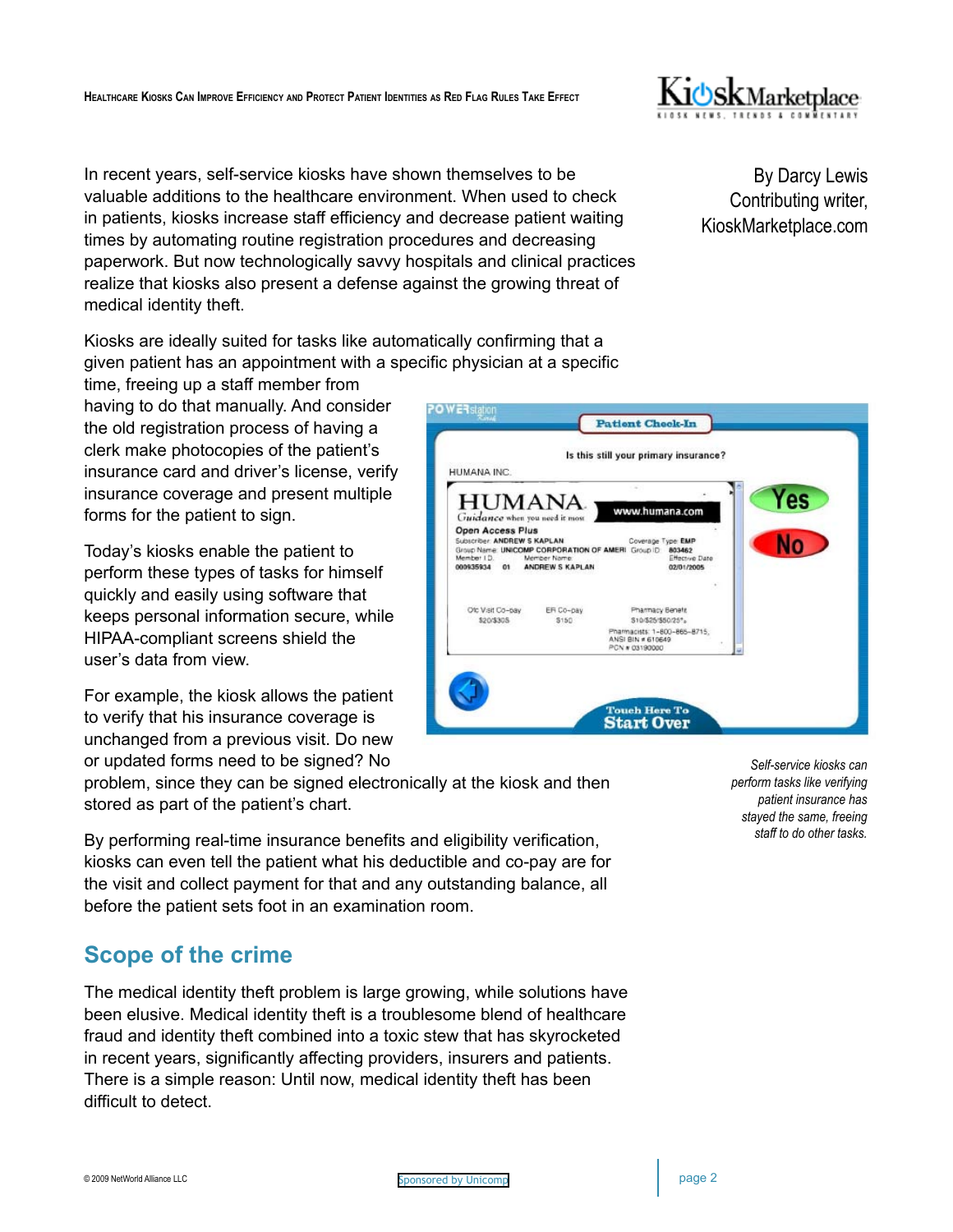

There are two main types of medical identity theft, according to Government Technology. One type involves physician identification numbers being stolen and used to bill for services. The second type occurs when patient identification information is stolen and used to obtain services or to bill for services fraudulently.

**DAWER** 

The World Privacy Forum conducted the first study on medical identity theft in 2006. It found that the crime accounts for 2.7 to 3.2 percent of total identity theft, widely characterized as the fastest-growing crime of the 21st century.

In 2008, the Federal Trade Commission (FTC) estimated that medical identity theft comprised 3 percent of all identity theft cases in the United States, or 300,000 cases per year. And it's reasonable to assume that the true numbers may be quite a bit higher, since many cases undoubtedly go undetected. In fact, Gartner Research estimates that there will be more than 1 million cases of medical identity theft in 2009. Altogether, individuals and businesses suffer billions

of dollars in losses each year from medical identity theft, both in direct losses and in administrative and legal costs associated with investigating and resolving potentially fraudulent claims.

## **Red Flag Rules**

At that same time, the FTC also published final guidelines in the Federal Register for reducing identity theft. The so-called Red Flag Rules require each financial institution or creditor that holds any consumer account to develop and implement a written Identity Theft Prevention Program for combating identity theft in connection with new and existing accounts (see: www.ftc.gov).

There was initial uncertainty about whether the rules applied to healthcare organizations. The FTC decided that healthcare providers who accept insurance, or bill the patient for services rendered, are considered to be creditors since they are deferring payment, i.e., extending credit to their patients.

After several postponements, the mandatory compliance date for all covered healthcare organizations, even small practices, was set for

| 9/5/1961<br>MALE.                         |
|-------------------------------------------|
|                                           |
| Honie Phone                               |
| (954) 345-1234<br>FEMALE<br>Mobile Phone: |
|                                           |
| Social Security Number                    |
| 222-22-2222                               |
|                                           |
| 33076-2636                                |
|                                           |
|                                           |
|                                           |

*Identification screens can help ensure that the correct patient is checking in for the right appointment.*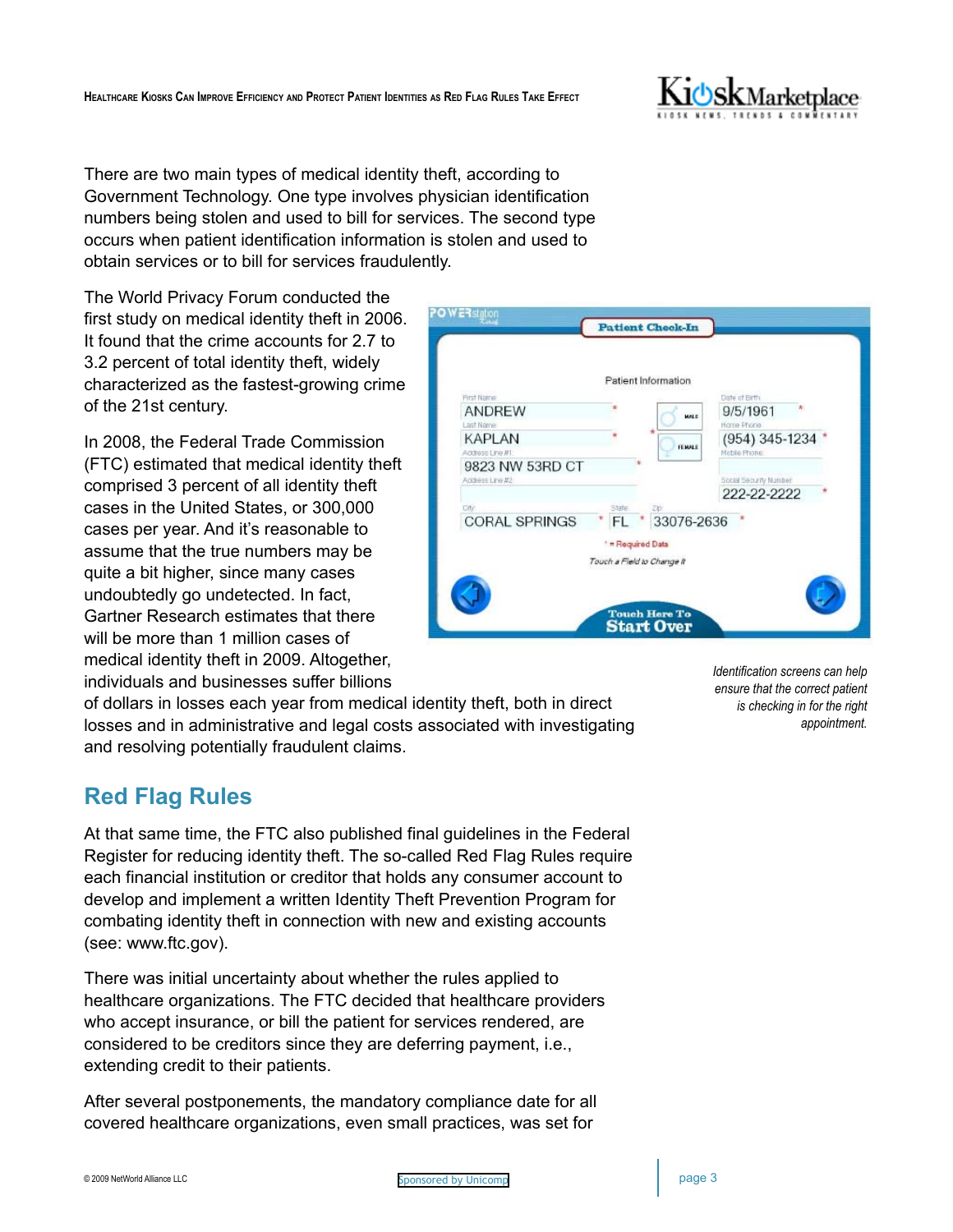

August 1, 2009. Failure to comply could cost a healthcare organization up to \$2,500 per violation.

According to the Red Flag Rules, the written program must include reasonable policies and procedures that enable the creditor to:

- 1. **Identify** relevant patterns, practices and specific forms of activity that are "red flags," signaling possible identity theft and incorporate them into the program;
- 2. **Detect** red flags that have been incorporated into the program;
- 3. **Respond** appropriately to any red flags detected; and
- 4. **Ensure** that the program is updated periodically to reflect changes in risk.

Healthcare practices have extensive leeway in how they implement the Red Flag Rules, says Andy Kaplan, president of Unicomp Corporation of America, a Coral Springs, Fla.-based provider of process automation products focusing on the business side of medicine.

"The Red Flag Rules don't specify any required procedures for detecting, preventing or mitigating identity theft," he said. "But they do provide guidance for authenticating a patient's personal identifying information against external information sources."

## **How kiosks help with Red Flag compliance**

Accordingly, Unicomp sees the self-service kiosk as filling an important role in Red Flag Rules compliance because of their easy information gathering capability.

For example, during the patient registration process, a kiosk can automatically confirm personal data.

"Our POWERstation kiosk application provides real-time authentication of patient-supplied information by using the United States Postal Service, Social Security Administration and other public databases," said Kaplan.

If the kiosk notes a discrepancy, it politely prompts the patient to visit an available registrar, who can then investigate and handle the matter with the patient in the manner outlined in their Red Flag Rules written policy and procedures.

**"[Red Flag Rules] provide guidance for authenticating a patient's personal identifying information against external information sources."** 

**— Andy Kaplan, president, Unicomp Corporation of America**